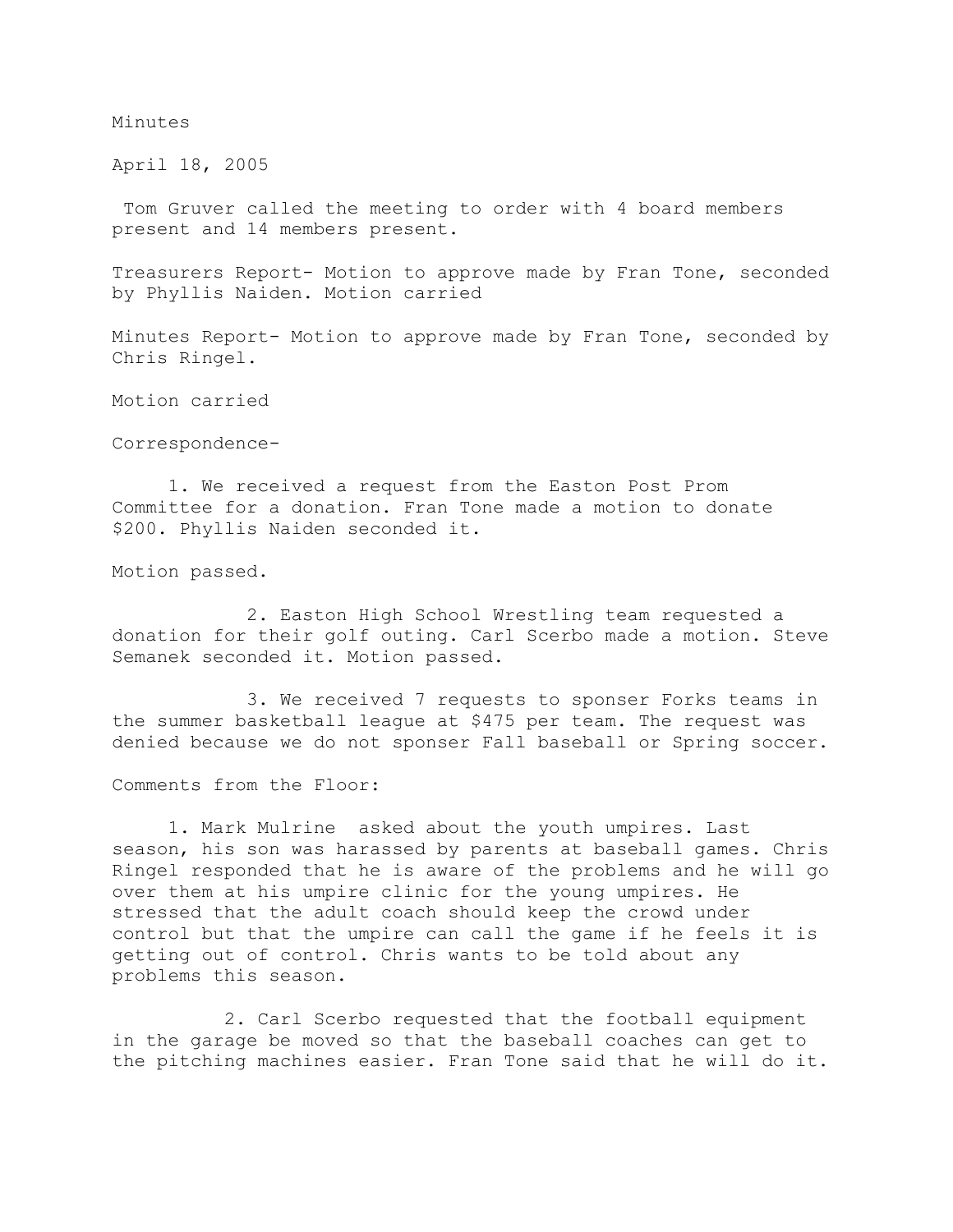3. Rick Hartranft requested addresses of 30 basketball players who did not return their uniforms. Jerry will get them for him.

## SPORTS

Baseball- Chris Ringel reported that the season is under way. The 7&8's, 9&10's, and 11&12's will start games next week. Every team is practicing. There are 350 children in the program. The Babe Ruth and Legion teams will start their games in May. The Dance went well. There were 25 chaperones each night. Meetings for the 4th of July tournament have begun. He has received a lot of requests from out of town teams. He spoke to Alex Banas about non residents in the baseball program.

He has 15 non residents who signed up before the March meeting. Carl Scerbo asked if there were any from Phillipsburg, N.J.? There are and he feels this is not right because they do not pay taxes in PA. Kerry Nemeth said that he and his wife were upset about the P'burg players. A 13 yr old from P'burg is playing on a team that maybe a Fork's 12 yr.old player could be on. He requested a release for his 12 yr. old son so he could play on another area team at the 13 yr. old level His request was denied because of the fact that he would be competing against Fork's teams.

Cheering- No report. Colleen will e-mail Billie about the tryout dates because they will interfere with softball games.

Football- Fran Tone reported that Tim Peters will be at signups on May 7th since he will be out of town. He will attend signups on the 14th and the 21st. Any sign ups after this date will be told to contact Fran. He may want to meet with the board about a problem if a certain player signs up. Practices are set to start on August 9th. Uniform handouts will be on August 2, 3, and 4th.

Soccer- Steve Semanek reported that spring soccer is in its second weekend. He will bring a list of all non residents to the Rec board. Fall signups are set for May 7th, 14th and late-21st. Tryouts will take place after this.

Wrestling- Joe Veres reported (by e-mail) that he is still looking for a replacement for commissioner.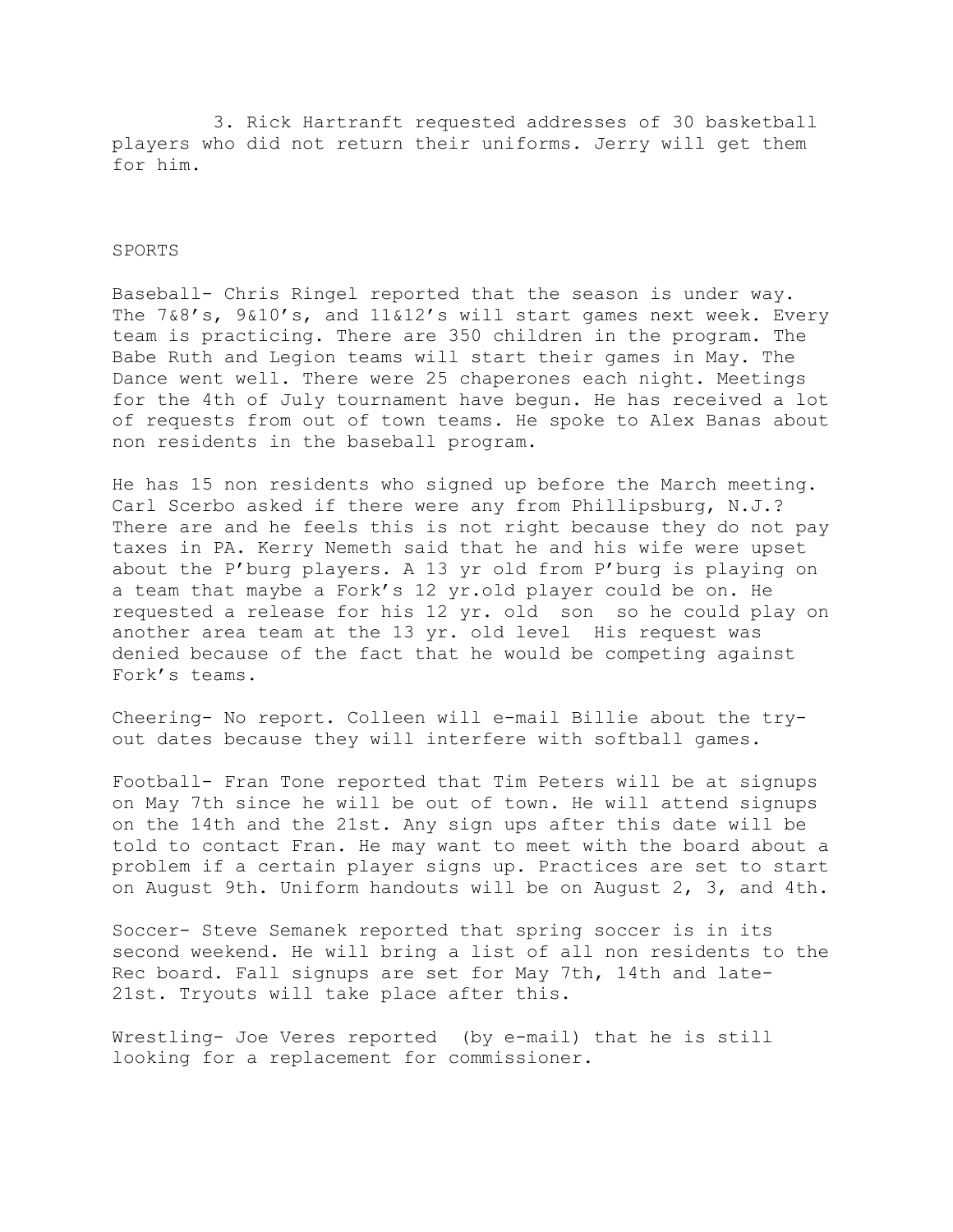Basketball- Don Miller reported that the season is over. The U-11 and U-12 girl's teams from Forks won the championship.

Lacrosse- Scott Holland reported that everything is going well. 3 games have been played and they were very close. The porto potties were delivered to the field. He needs to get a check from the rec board for referee fees. Once he gets it, he will reimburse the A.A. who had paid for them.

Softball- Leon Stull reported that uniforms and equipment have been handed out. The season opens up this weekend. He had to order T-shirts for the 9-10 yr. Olds because there were not enough of the right sizes. The A.A. purchased them. Rick H. will handle it for next season.

COMMITTEE REPORTS

Dance- No Report

Snack Bar- The baseball snack bar will now have a hot chocolate machine.

Registrations-Phyllis Naiden reported that Fall signups (football & soccer) will take place on May7th and the 14th. Late signups will be on May 21st. She will work on getting flyers to the schools. The flyers will state "Forks Township residents only".

Khrisna King offered some of her soccer parents who need volunteer hours to help with this. The rec board wants ALL NON RESIDENTS (even if they have played in the township before) to come to a rec board meeting to get an o.k. to play in the township. Dan Maryak suggested that we have everyone fill out forms- this way the computer files can be updated. He will have 2 forms. One for residents and one for non residents. The non residents will take their form to the rec board meeting to get an o.k. to play in the township. They will pay only when the rec board gives them permission to play here. The registration committee will meet soon about changing signups in the future.

Scholarship- Colleen Ziegenhorn reported that the committee (Nancy Bonafonti, Debbi Hultgren, Maureen Martyak, Fran Tone and Colleen Z.) met on April 7th. To review applications. Dan Martyak provided the score sheets. The following students wonfrom Easton High School- Melissa Heisel (\$1000), Mark Chando (\$500), Alyssa Miller (\$500), Cheryl Matuzek(\$500). From NotreDame High School- Brian Kavkac (\$1000) and Eric Fashano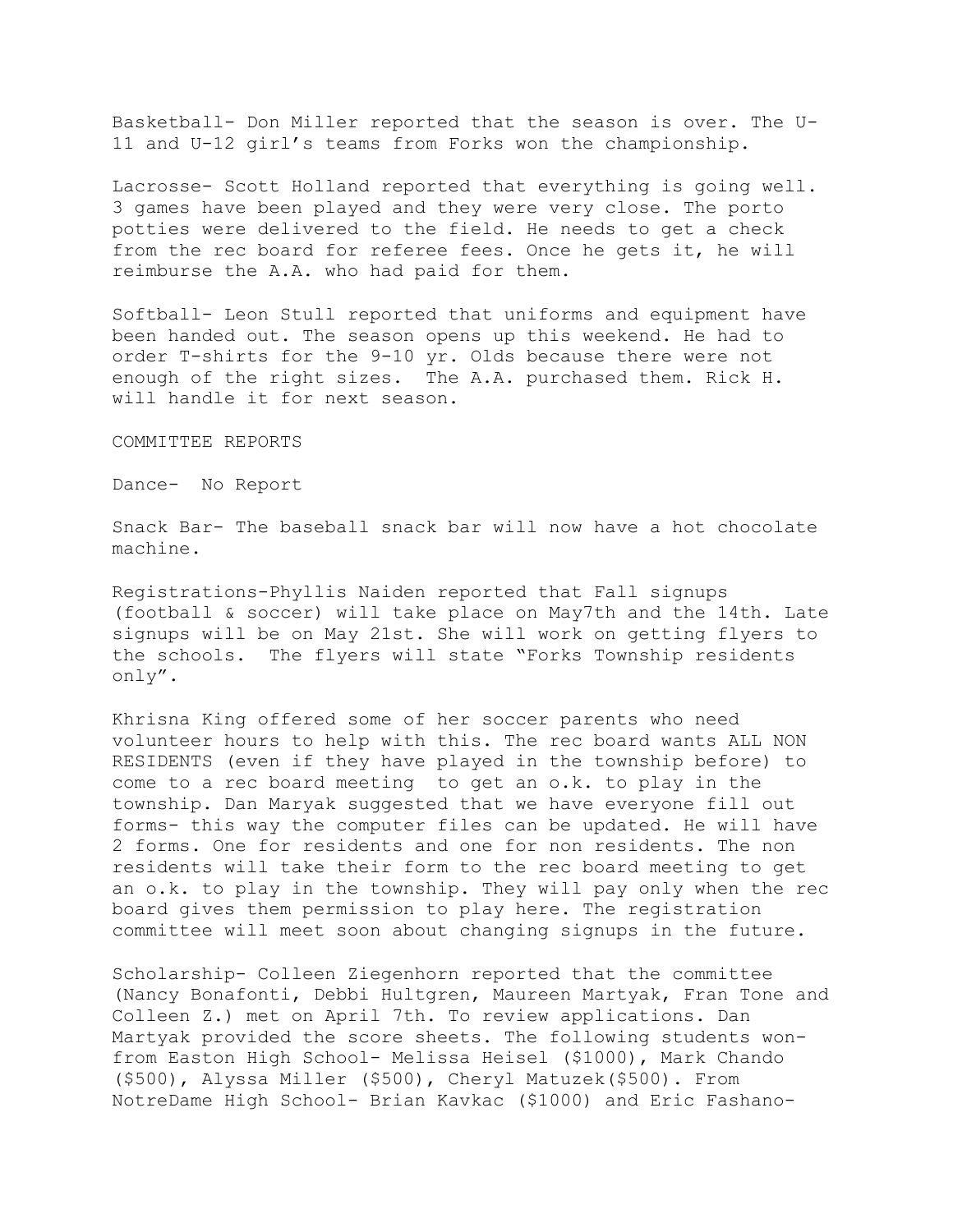Soltis(\$500). Each winner was notified by phone - they will also receive a letter. We would like to bring back the scholarship dinner. It would take place in June. Tom Gruver gave the o.k. Colleen will call for reservations.

Colleen will e-mail the newspapers the winner list closer to the graduation dates.

Background Checks- Ron Barry has it under control.

Rec Board- Kemie Heckman requested a check from the 2004 nonresident fees.

Jerry S. will get it ready. Carl Scerbo wants baseball and softball coaches to let their players know that it is not o.k. to throw balls against the garage door- it is causing damage. He would also like the combo to the snack bar changed- kids have been getting in. See registrations for more information.

Old Business:

1. Don Miller is waiting for a call back from the person who made the original trophy cases.

2. Jerry Stefanelli is working on getting the tax excempt certificate.

New Business

1. Jerry Stefanelli asked if we would like to have a Halloween FTAA fund raiser. He would have to book the Eagles club now. Steve Semanek made a motion to reserve the Eagles for this. Scott Holland seconded it. Motion passed.

2. Mark Mulrine asked if we could have off season batting cages on the seconded floor of the community center. The second floor is slated for storage only so his request was denied.

3.Steve Semanek has parents who are willing to donate materials, equiptment and time to fix the conditions of the soccer fields. Tom Gruver would like to have portable football field goals. Both were told to go to the township supervisors with their requests.